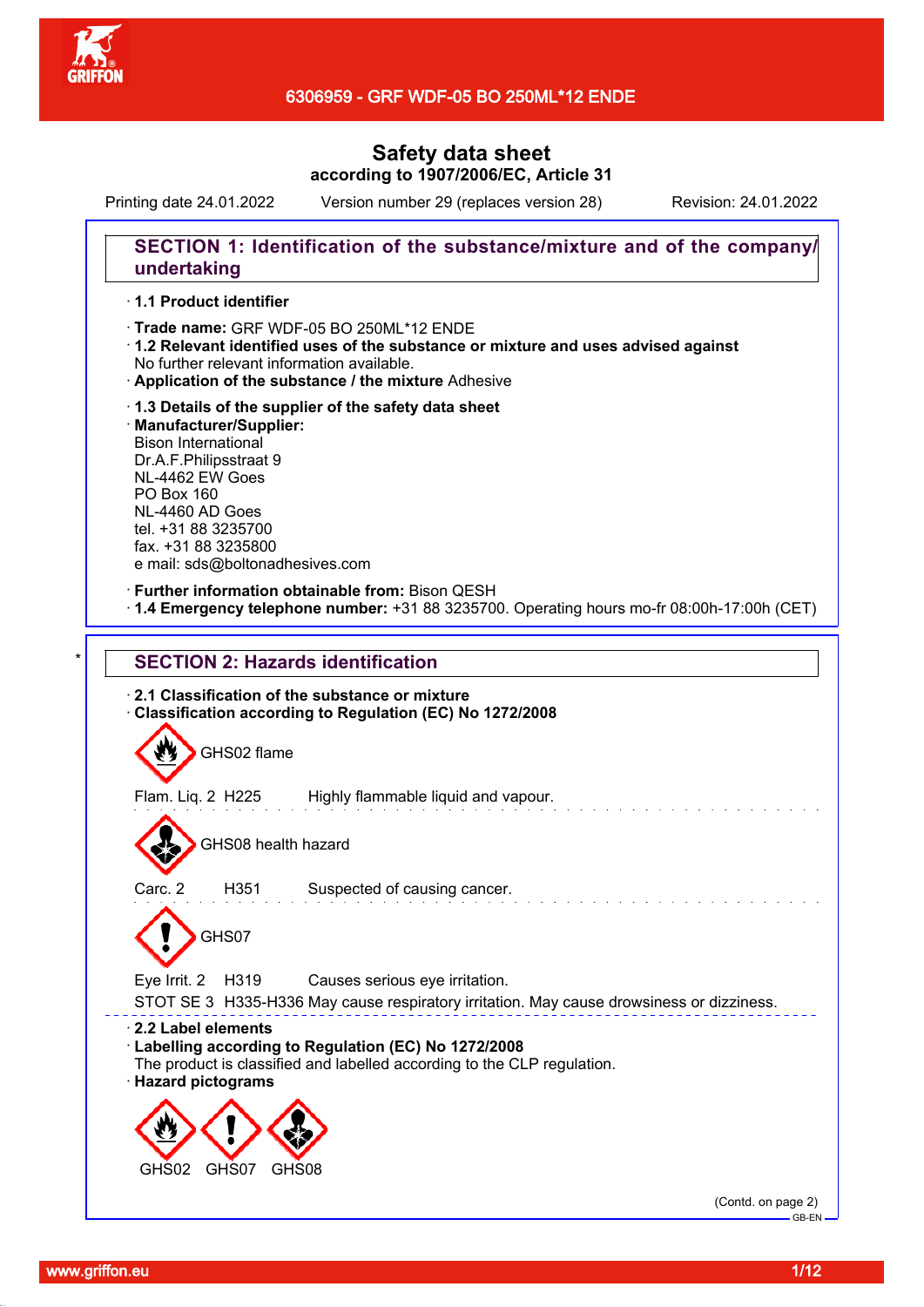

Printing date 24.01.2022 Version number 29 (replaces version 28) Revision: 24.01.2022

#### Trade name: GRF WDF-05 BO 250ML\*12 ENDE

(Contd. of page 1) · **Signal word** Danger · **Hazard-determining components of labelling:** tetrahydrofuran butanone · **Hazard statements** H225 Highly flammable liquid and vapour. H319 Causes serious eye irritation. H351 Suspected of causing cancer. H335-H336 May cause respiratory irritation. May cause drowsiness or dizziness. · **Precautionary statements** P101 If medical advice is needed, have product container or label at hand. P102 Keep out of reach of children. P210 Keep away from heat, hot surfaces, sparks, open flames and other ignition sources. No smoking. P261 Avoid breathing vapours. P280 Wear protective gloves. P370+P378 In case of fire: Use to extinguish: Water haze, Alcohol resistant foam, Fireextinguishing powder, Carbon dioxide. P403+P233 Store in a well-ventilated place. Keep container tightly closed.<br>P501 Dispose of contents/container in accordance with national reg Dispose of contents/container in accordance with national regulations. · **Additional information:** EUH066 Repeated exposure may cause skin dryness or cracking. · **Labelling of packages where the contents do not exceed 125 ml** · **Hazard pictograms** GHS02 GHS07 GHS08 · **Signal word** Danger · **Hazard-determining components of labelling:** tetrahydrofuran butanone · **Hazard statements** Suspected of causing cancer. H335-H336 May cause respiratory irritation. May cause drowsiness or dizziness. · **Precautionary statements** P101 If medical advice is needed, have product container or label at hand. P102 Keep out of reach of children. P261 Avoid breathing vapours. P<sub>280</sub> Wear protective gloves. P501 Dispose of contents/container in accordance with national regulations. · **2.3 Other hazards** · **Results of PBT and vPvB assessment** · **PBT:** Not applicable. · **vPvB:** Not applicable. (Contd. on page 3)

www.griffon.eu 2/12

GB-EN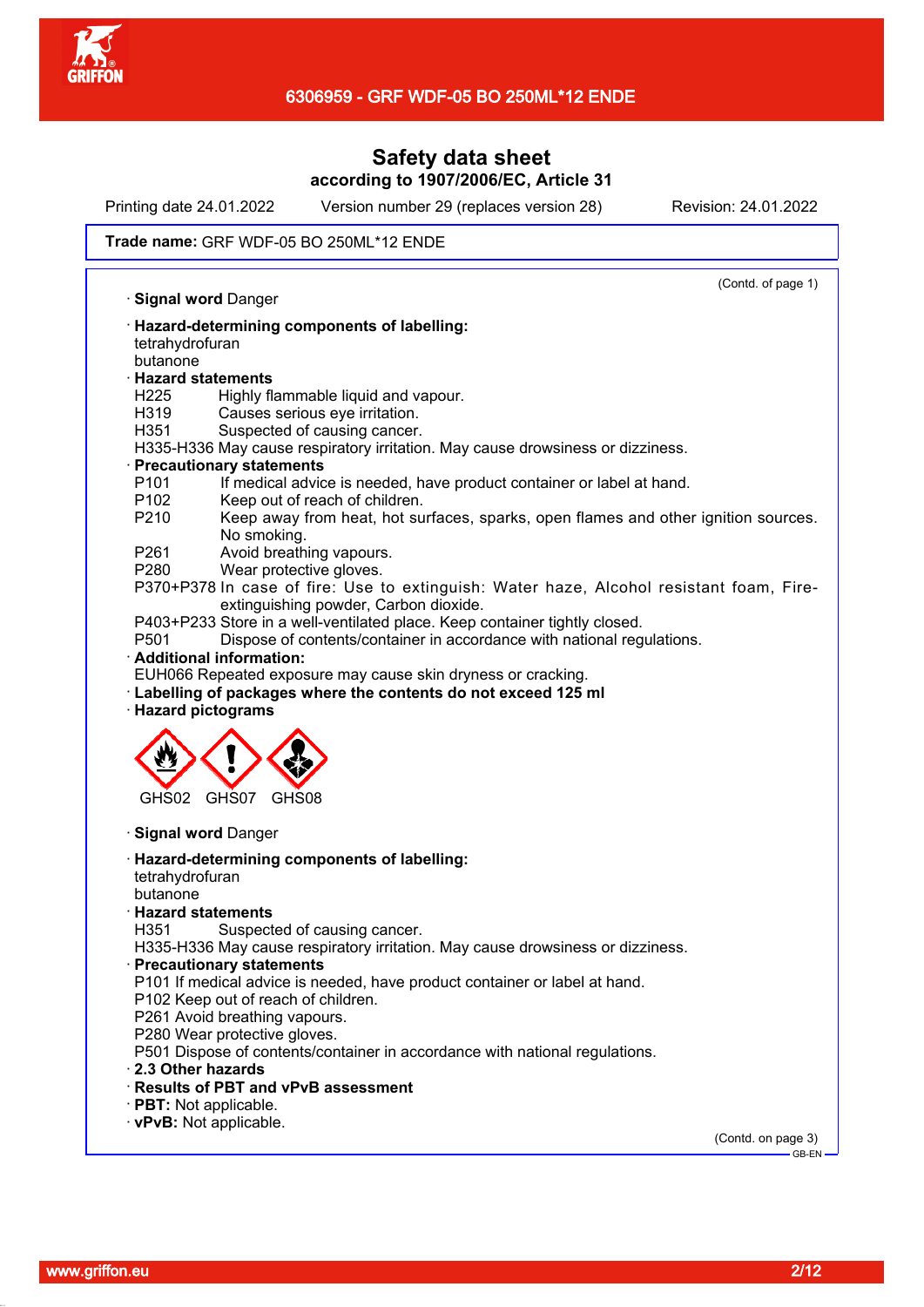

Printing date 24.01.2022 Version number 29 (replaces version 28) Revision: 24.01.2022

(Contd. of page 2)

#### Trade name: GRF WDF-05 BO 250ML\*12 ENDE

### · **Determination of endocrine-disrupting properties**

<u>78-93-3</u> butanone List II and the List II and the List II and the List II and the List II and the List II and the List II

#### **SECTION 3: Composition/information on ingredients**

#### · **3.2 Mixtures**

· **Description:** Adhesive

| · Dangerous components:                                                                                   |                                                                                                                                                                                                                                                |          |
|-----------------------------------------------------------------------------------------------------------|------------------------------------------------------------------------------------------------------------------------------------------------------------------------------------------------------------------------------------------------|----------|
| CAS: 109-99-9<br>EINECS: 203-726-8<br>Index number: 603-025-00-0<br>Reg.nr.: 01-2119444314-46             | tetrahydrofuran<br>Blam. Liq. 2, H225; Carc. 2, H351; C Eye Irrit. 2,<br>H319; STOT SE 3, H335, EUH019<br>Specific concentration limits:<br>Eye Irrit. 2; H319: $C \ge 25$ %<br>STOT SE 3; H335: $C \ge 25$ %<br>Self-react. A; H240: C ≥ 80 % | ≥50-<80% |
| CAS: 78-93-3<br>EINECS: 201-159-0<br>Index number: 606-002-00-3 H336, EUH066<br>Reg.nr.: 01-2119457290-43 | butanone<br>Flam. Liq. 2, H225; $\circled{}$ Eye Irrit. 2, H319; STOT SE 3.                                                                                                                                                                    | 25-50%   |

· **Additional information:** For the wording of the listed hazard phrases refer to section 16.

### **SECTION 4: First aid measures**

#### · **4.1 Description of first aid measures**

· **General information:** No special measures required.

#### · **After inhalation:**

Supply fresh air; consult doctor in case of complaints.

- No special measures required.
- · **After skin contact:** Generally the product does not irritate the skin.
- · **After eye contact:**

Rinse opened eye for several minutes under running water. If symptoms persist, consult a doctor.

- · **After swallowing:** If symptoms persist consult doctor.
- · **4.2 Most important symptoms and effects, both acute and delayed** No further relevant information available.

· **4.3 Indication of any immediate medical attention and special treatment needed** No further relevant information available.

### **SECTION 5: Firefighting measures**

· **5.1 Extinguishing media**

## · **Suitable extinguishing agents:**

Water haze

Alcohol resistant foam

Fire-extinguishing powder

Carbon dioxide

· **For safety reasons unsuitable extinguishing agents:** Water with full jet

(Contd. on page 4)

www.griffon.eu 3/12

GB-EN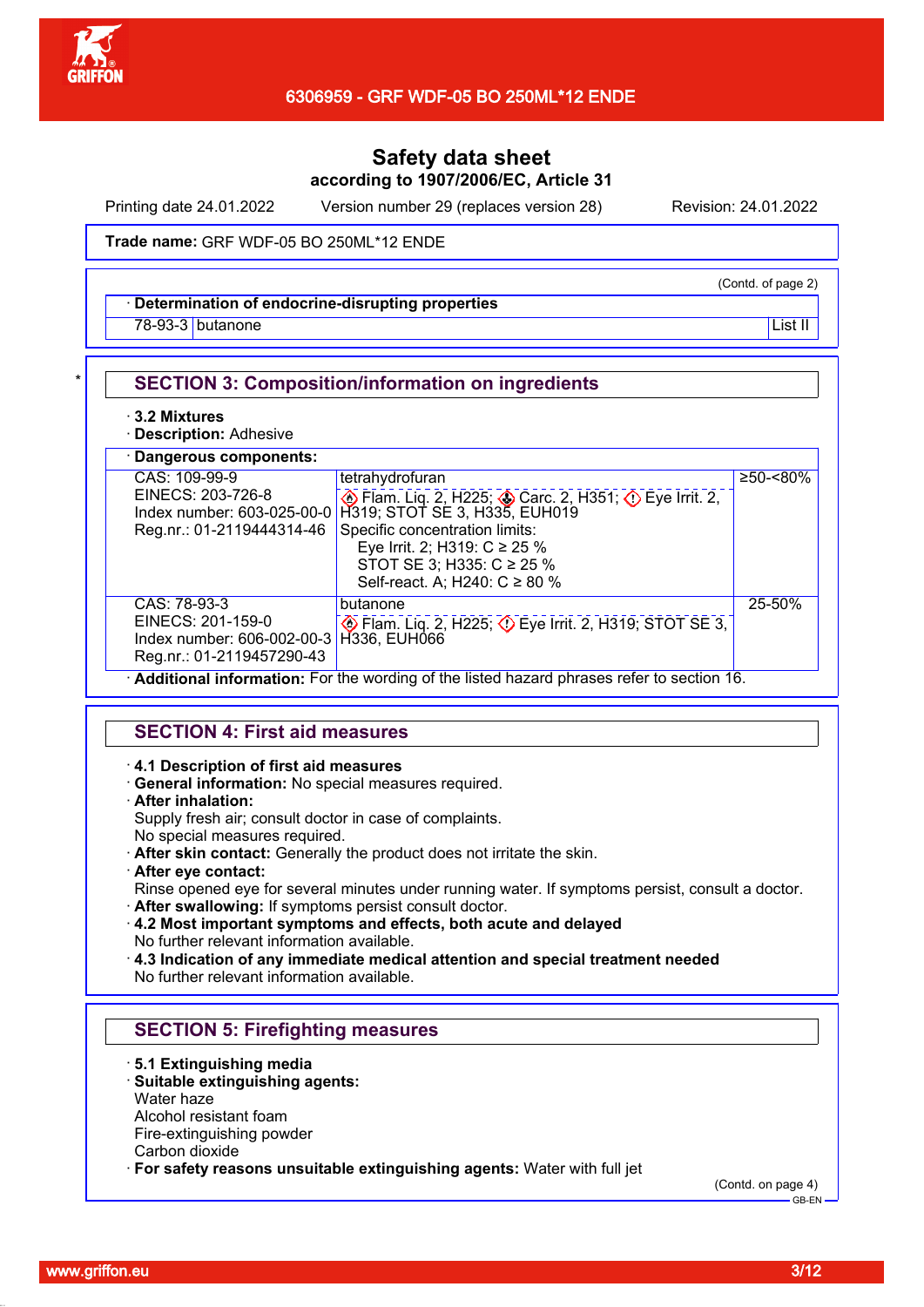

Printing date 24.01.2022 Version number 29 (replaces version 28) Revision: 24.01.2022

(Contd. of page 3)

Trade name: GRF WDF-05 BO 250ML\*12 ENDE

· **5.2 Special hazards arising from the substance or mixture**

- No further relevant information available.
- · **5.3 Advice for firefighters**
- · **Protective equipment:** No special measures required.
- · **Additional information**

Cool endangered receptacles with water spray.

Collect contaminated fire fighting water separately. It must not enter the sewage system.

## **SECTION 6: Accidental release measures**

- · **6.1 Personal precautions, protective equipment and emergency procedures** Wear protective equipment. Keep unprotected persons away.
- · **6.2 Environmental precautions:** Do not allow to enter sewers/ surface or ground water.
- · **6.3 Methods and material for containment and cleaning up:** Send for recovery or disposal in suitable receptacles.

Absorb with liquid-binding material (sand, diatomite, acid binders, universal binders, sawdust). Dispose contaminated material as waste according to item 13. Ensure adequate ventilation.

· **6.4 Reference to other sections** See Section 7 for information on safe handling. See Section 8 for information on personal protection equipment.

See Section 13 for disposal information.

# **SECTION 7: Handling and storage**

· **7.1 Precautions for safe handling**

Ensure good interior ventilation, especially at floor level. (Fumes are heavier than air). Ensure good ventilation/exhaustion at the workplace. Prevent formation of aerosols.

· **Information about fire - and explosion protection:** Keep ignition sources away - Do not smoke.

Protect against electrostatic charges.

- · **7.2 Conditions for safe storage, including any incompatibilities**
- · **Storage:**

· **Requirements to be met by storerooms and receptacles:** Store in a cool location.

- · **Information about storage in one common storage facility:** Not required.
- · **Further information about storage conditions:**

Keep container tightly sealed.

Store in cool, dry conditions in well sealed receptacles.

- · **Storage class:** 3
- · **7.3 Specific end use(s)** No further relevant information available.

(Contd. on page 5)

GB-EN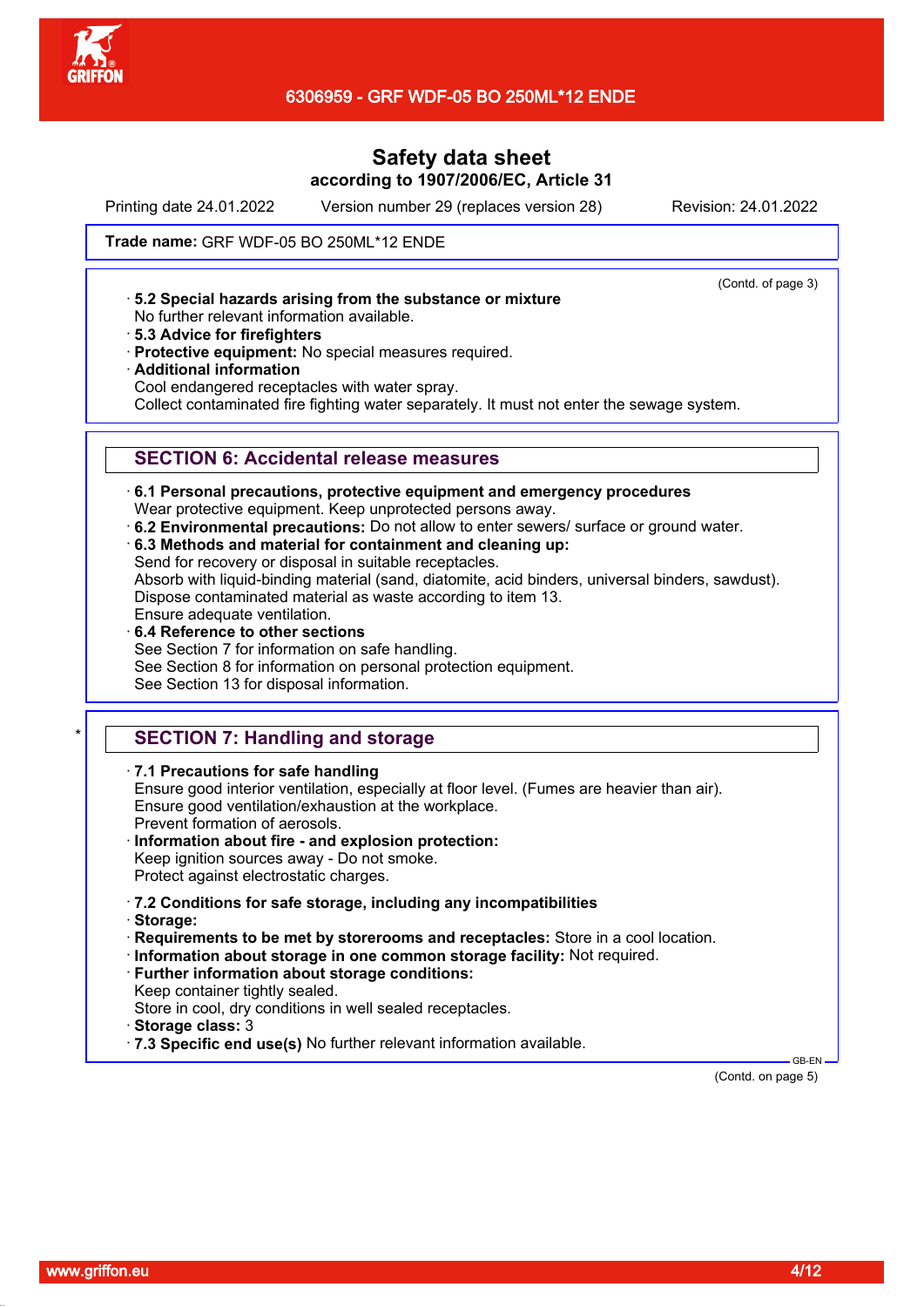

Printing date 24.01.2022 Version number 29 (replaces version 28) Revision: 24.01.2022

Trade name: GRF WDF-05 BO 250ML\*12 ENDE

(Contd. of page 4)

|                  |          | 8.1 Control parameters<br>· Ingredients with limit values that require monitoring at the workplace:                                         |                                                                                                          |
|------------------|----------|---------------------------------------------------------------------------------------------------------------------------------------------|----------------------------------------------------------------------------------------------------------|
|                  |          | 109-99-9 tetrahydrofuran                                                                                                                    |                                                                                                          |
|                  |          | WEL Short-term value: 300 mg/m <sup>3</sup> , 100 ppm                                                                                       |                                                                                                          |
|                  |          | Long-term value: 150 mg/m <sup>3</sup> , 50 ppm                                                                                             |                                                                                                          |
|                  | Sk       |                                                                                                                                             |                                                                                                          |
| 78-93-3 butanone |          |                                                                                                                                             |                                                                                                          |
|                  |          | WEL Short-term value: 899 mg/m <sup>3</sup> , 300 ppm                                                                                       |                                                                                                          |
|                  |          | Long-term value: 600 mg/m <sup>3</sup> , 200 ppm                                                                                            |                                                                                                          |
|                  | Sk, BMGV |                                                                                                                                             |                                                                                                          |
| · DNELs          |          |                                                                                                                                             |                                                                                                          |
| 78-93-3 butanone |          |                                                                                                                                             |                                                                                                          |
| Oral             |          | Consumer, oral, longterm exposition                                                                                                         | 31 mg/kg bw/day                                                                                          |
| Dermal           |          | Consumer, dermal, longterm exposition                                                                                                       | 412 mg/kg bw/day                                                                                         |
|                  |          | Inhalative Consumer, inhalation, longterm exposition 106 mg/m <sup>3</sup>                                                                  |                                                                                                          |
| · PNECs          |          |                                                                                                                                             |                                                                                                          |
| 78-93-3 butanone |          |                                                                                                                                             |                                                                                                          |
|                  |          | Fresh water $ 55.8 \text{ mg/l} $                                                                                                           |                                                                                                          |
|                  |          | Marine water 55.8 mg/l                                                                                                                      |                                                                                                          |
| Soil             |          | 22.5 mg/kg                                                                                                                                  |                                                                                                          |
|                  |          | Ingredients with biological limit values:                                                                                                   |                                                                                                          |
| 78-93-3 butanone |          |                                                                                                                                             |                                                                                                          |
| BMGV 70 µmol/L   |          |                                                                                                                                             |                                                                                                          |
|                  |          | Medium: urine                                                                                                                               |                                                                                                          |
|                  |          |                                                                                                                                             |                                                                                                          |
|                  |          |                                                                                                                                             |                                                                                                          |
|                  |          | Sampling time: post shift<br>Parameter: butan-2-one                                                                                         |                                                                                                          |
|                  |          | Additional information: The lists valid during the making were used as basis.                                                               |                                                                                                          |
|                  |          | 8.2 Exposure controls                                                                                                                       |                                                                                                          |
|                  |          | . Appropriate engineering controls No further data; see item 7.                                                                             |                                                                                                          |
|                  |          | · Individual protection measures, such as personal protective equipment                                                                     |                                                                                                          |
|                  |          | · General protective and hygienic measures:                                                                                                 |                                                                                                          |
|                  |          | The usual precautionary measures are to be adhered to when handling chemicals.                                                              |                                                                                                          |
|                  |          | Keep away from foodstuffs, beverages and feed.                                                                                              |                                                                                                          |
|                  |          | Immediately remove all soiled and contaminated clothing<br>Wash hands before breaks and at the end of work.                                 |                                                                                                          |
|                  |          | Do not inhale gases / fumes / aerosols.                                                                                                     |                                                                                                          |
|                  |          | Avoid contact with the eyes.                                                                                                                |                                                                                                          |
|                  |          | Avoid contact with the eyes and skin.                                                                                                       |                                                                                                          |
|                  |          | · Respiratory protection:                                                                                                                   |                                                                                                          |
|                  |          | Suitable respiratory protective device recommended.                                                                                         |                                                                                                          |
|                  |          | exposure use self-contained respiratory protective device.                                                                                  |                                                                                                          |
|                  |          | Use suitable respiratory protective device in case of insufficient ventilation.<br>· Recommended filter device for short term use: Filter A | In case of brief exposure or low pollution use respiratory filter device. In case of intensive or longer |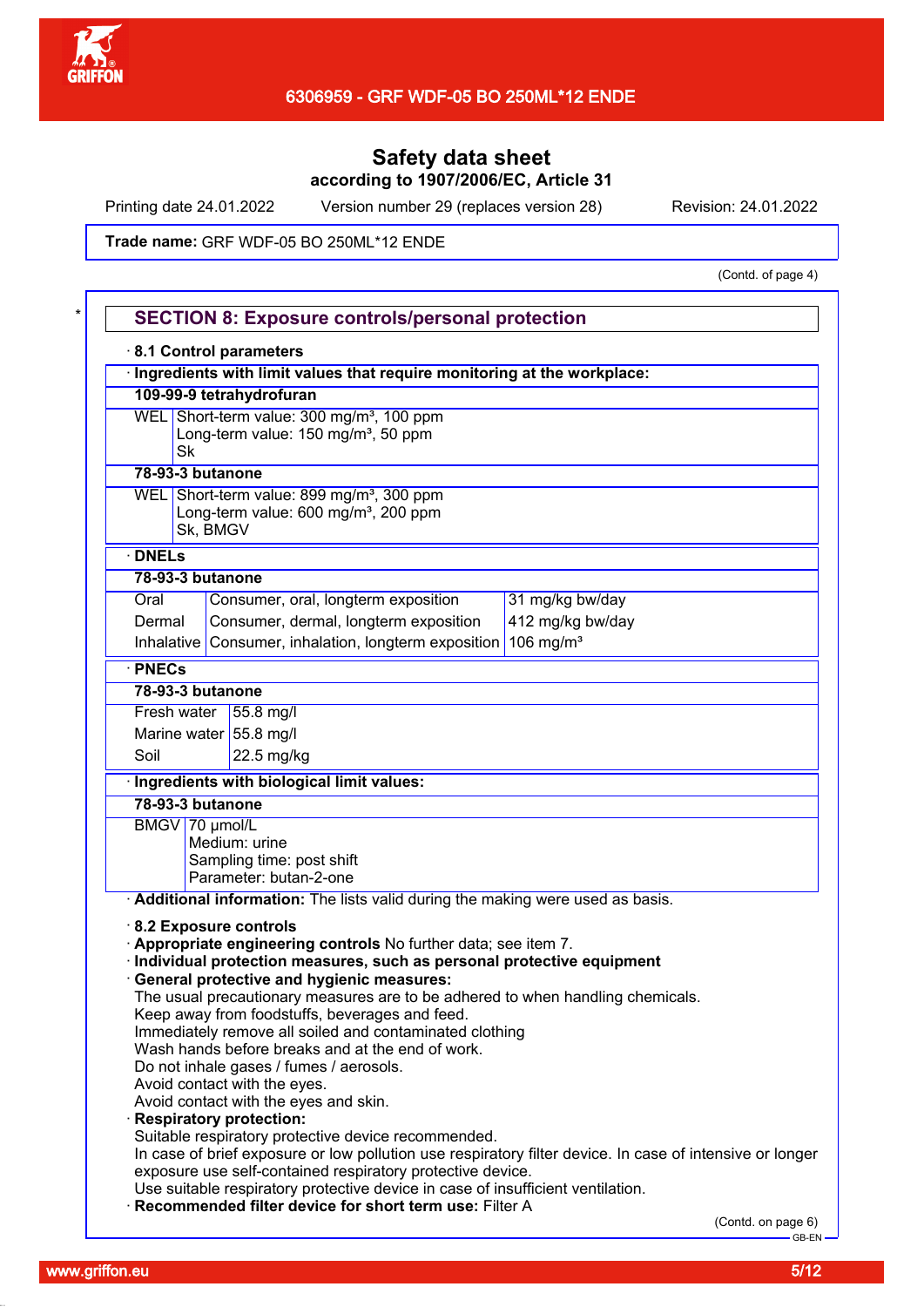

Printing date 24.01.2022 Version number 29 (replaces version 28) Revision: 24.01.2022

(Contd. of page 5)

#### Trade name: GRF WDF-05 BO 250ML\*12 ENDE

· **Hand protection**

Solvent resistant gloves



Protective gloves

The glove material has to be impermeable and resistant to the product/ the substance/ the preparation.

Selection of the glove material on consideration of the penetration times, rates of diffusion and the degradation

- · **Material of gloves**
- Butyl rubber, BR
- Recommended thickness of the material: > 0,7 mm
- · **Penetration time of glove material**

For the mixture of chemicals mentioned below the penetration time has to be at least 120 minutes (Permeation according to EN 374 Part 3: Level 4).

· **Eye/face protection**



Tightly sealed goggles

Goggles recommended during refilling **Body protection:** Solvent resistant protective clothing

## **SECTION 9: Physical and chemical properties**

| · Physical state                             | Fluid                              |
|----------------------------------------------|------------------------------------|
| · Colour:                                    | According to product specification |
| · Odour:                                     | Characteristic                     |
| ⋅ Odour threshold:                           | Not determined.                    |
| · Melting point/freezing point:              | Undetermined.                      |
| · Boiling point or initial boiling point and |                                    |
| boiling range                                | 65.5 °C                            |
| · Flammability                               | Not applicable.                    |
| · Lower and upper explosion limit            |                                    |
| · Lower:                                     | 1.5 Vol $%$                        |
| $\cdot$ Upper:                               | 12 Vol %                           |
| · Flash point:                               | $-21 °C$                           |
| · Auto-ignition temperature:                 | Product is not selfigniting.       |
| · Decomposition temperature:                 | Not determined.                    |
| ∙ pH                                         | Not determined.                    |
| · Viscosity:                                 |                                    |
| · Kinematic viscosity                        | Not determined.                    |
| $\cdot$ Dynamic at 20 $\degree$ C:           | 675 mPas                           |

GB-EN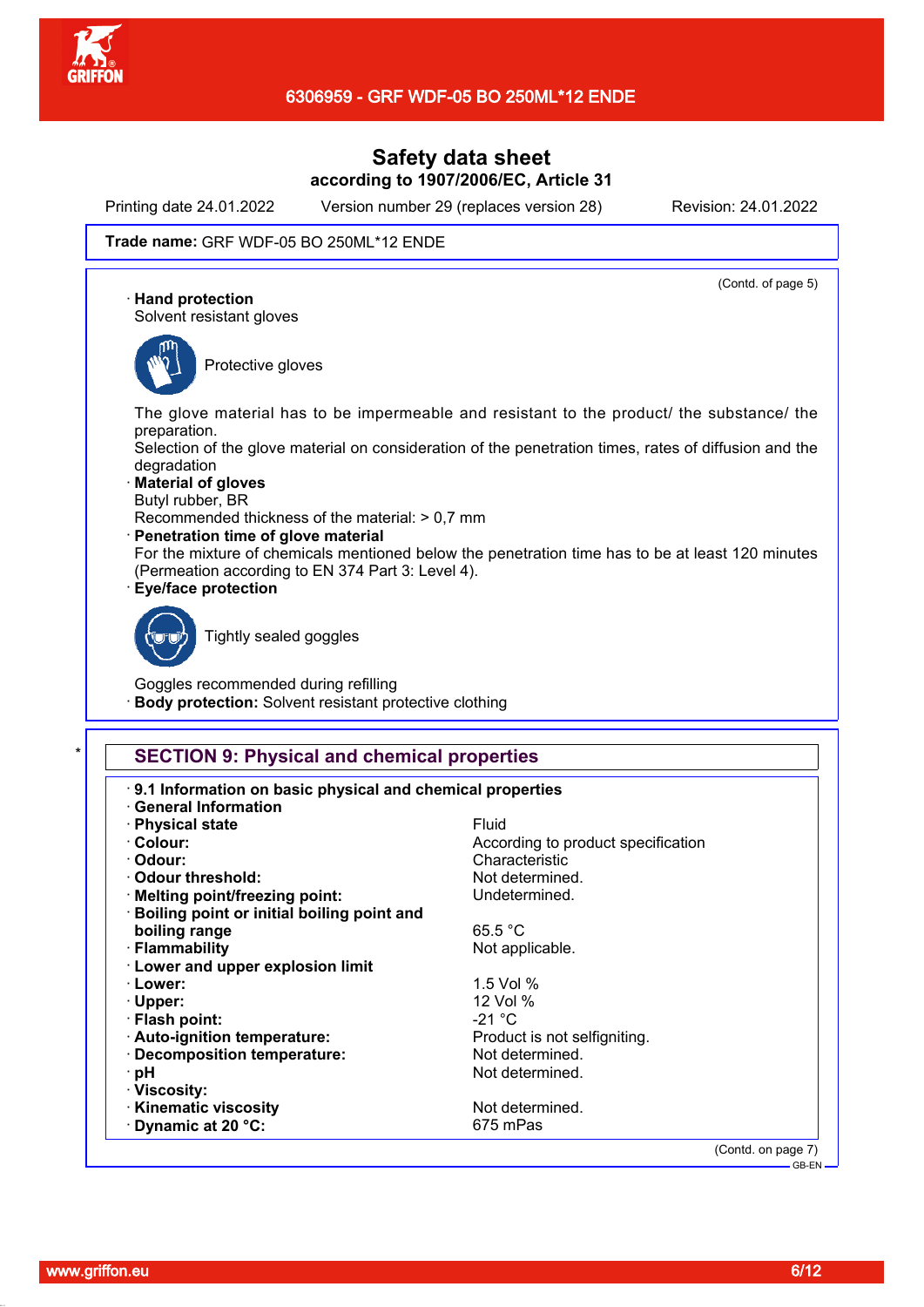

Printing date 24.01.2022 Version number 29 (replaces version 28) Revision: 24.01.2022

#### Trade name: GRF WDF-05 BO 250ML\*12 ENDE

|                                               | (Contd. of page 6)                                                                                                                                                       |
|-----------------------------------------------|--------------------------------------------------------------------------------------------------------------------------------------------------------------------------|
| · Solubility                                  |                                                                                                                                                                          |
| $\cdot$ water:                                | Not miscible or difficult to mix.                                                                                                                                        |
| · Partition coefficient n-octanol/water (log  |                                                                                                                                                                          |
| value)                                        | Not determined.                                                                                                                                                          |
| Vapour pressure at 20 °C:                     | 200 hPa                                                                                                                                                                  |
| · Density and/or relative density             |                                                                                                                                                                          |
| · Density at 20 °C:                           | $0.965 - 0.966$ g/cm <sup>3</sup>                                                                                                                                        |
| · Relative density                            | Not determined.                                                                                                                                                          |
| · Vapour density                              | Not determined.                                                                                                                                                          |
| ⋅ 9.2 Other information                       | All relevant physical data were determined for the<br>mixture. All non-determined data are not<br>measurable or not relevant for the<br>characterization of the mixture. |
| · Appearance:                                 |                                                                                                                                                                          |
| $\cdot$ Form:                                 | Fluid                                                                                                                                                                    |
| Important information on protection of health |                                                                                                                                                                          |
| and environment, and on safety.               |                                                                                                                                                                          |
| · Ignition temperature:                       | 230 °C                                                                                                                                                                   |
| <b>Explosive properties:</b>                  | Product is not explosive. However, formation of                                                                                                                          |
|                                               | explosive air/vapour mixtures are possible.                                                                                                                              |
| · Solvent content:                            |                                                                                                                                                                          |
| Organic solvents:                             | 83.1 %                                                                                                                                                                   |
| · Water:                                      | 0.0%                                                                                                                                                                     |
| · Solids content:                             | 16.9%                                                                                                                                                                    |
| Change in condition                           |                                                                                                                                                                          |
| <b>Evaporation rate</b>                       | Not determined.                                                                                                                                                          |
| Information with regard to physical hazard    |                                                                                                                                                                          |
| classes                                       |                                                                                                                                                                          |
| · Explosives                                  | Void                                                                                                                                                                     |
| · Flammable gases                             | Void                                                                                                                                                                     |
| · Aerosols                                    | Void                                                                                                                                                                     |
| · Oxidising gases                             | Void                                                                                                                                                                     |
| · Gases under pressure                        | Void                                                                                                                                                                     |
| · Flammable liquids                           | Highly flammable liquid and vapour.                                                                                                                                      |
| · Flammable solids                            | Void                                                                                                                                                                     |
| Self-reactive substances and mixtures         | Void                                                                                                                                                                     |
| · Pyrophoric liquids                          | Void                                                                                                                                                                     |
| <b>Pyrophoric solids</b>                      | Void                                                                                                                                                                     |
| Self-heating substances and mixtures          | Void                                                                                                                                                                     |
| · Substances and mixtures, which emit         |                                                                                                                                                                          |
| flammable gases in contact with water         | Void                                                                                                                                                                     |
| <b>Oxidising liquids</b>                      | Void                                                                                                                                                                     |
| Oxidising solids                              | Void                                                                                                                                                                     |
| · Organic peroxides                           | Void                                                                                                                                                                     |
| Corrosive to metals                           | Void                                                                                                                                                                     |
| Desensitised explosives                       | Void                                                                                                                                                                     |
|                                               |                                                                                                                                                                          |

(Contd. on page 8)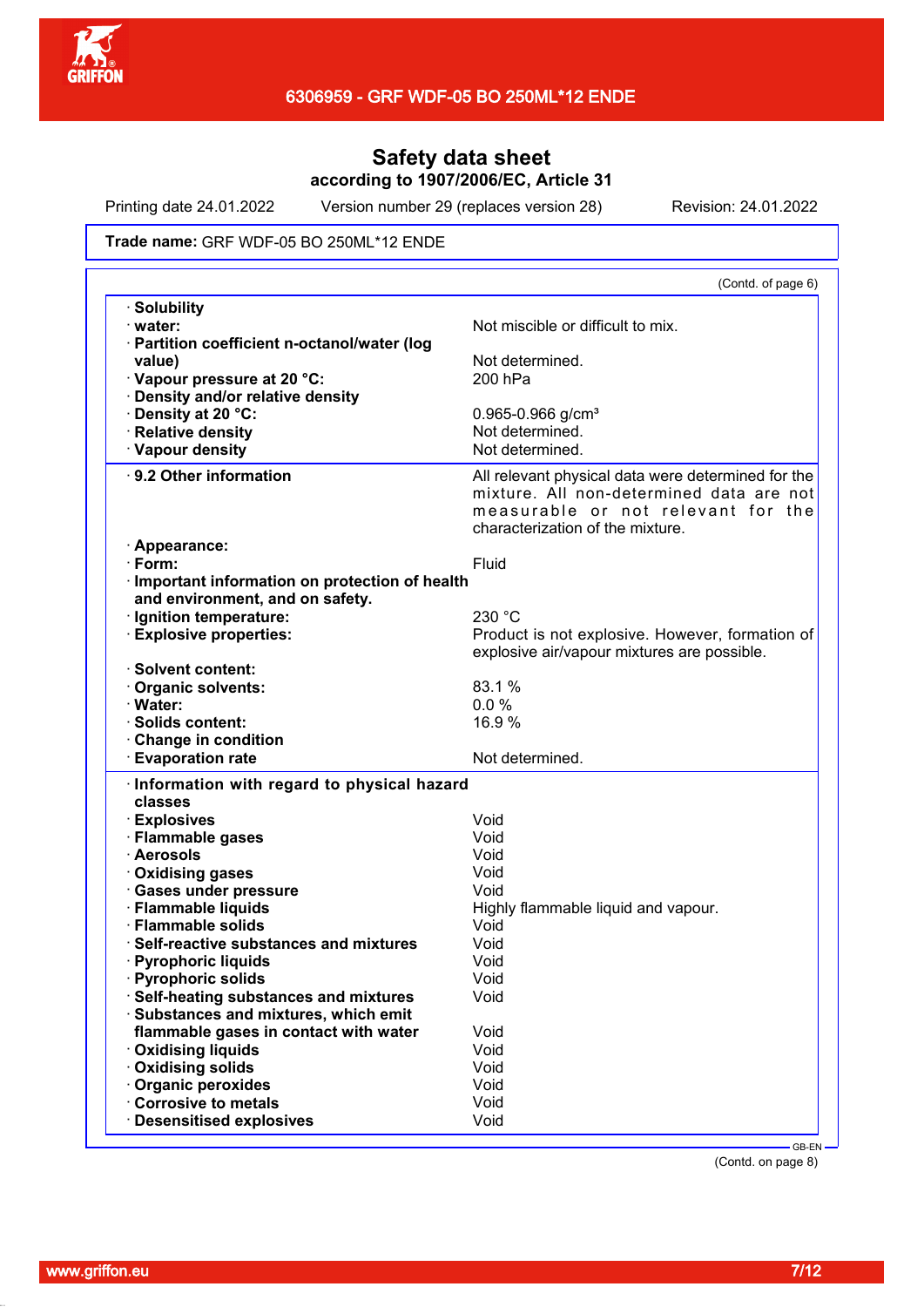

Printing date 24.01.2022 Version number 29 (replaces version 28) Revision: 24.01.2022

Trade name: GRF WDF-05 BO 250ML\*12 ENDE

(Contd. of page 7)

## **SECTION 10: Stability and reactivity**

- · **10.1 Reactivity** No further relevant information available.
- · **10.2 Chemical stability**
- · **Thermal decomposition / conditions to be avoided:**
- No decomposition if used according to specifications.
- · **10.3 Possibility of hazardous reactions** No dangerous reactions known.
- · **10.4 Conditions to avoid** No further relevant information available.
- · **10.5 Incompatible materials:** No further relevant information available.
- · **10.6 Hazardous decomposition products:** Danger of forming toxic pyrolysis products.

### **SECTION 11: Toxicological information**

#### · **11.1 Information on hazard classes as defined in Regulation (EC) No 1272/2008**

· **Acute toxicity** Based on available data, the classification criteria are not met.

### · **LD/LC50 values relevant for classification:**

### **109-99-9 tetrahydrofuran**

Oral LD50 2500 mg/kg (rat)

**78-93-3 butanone**

Oral LD50 3300 mg/kg (rat)

Dermal LD50 5000 mg/kg (rabbit)

- **Skin corrosion/irritation** Based on available data, the classification criteria are not met.
- · **Serious eye damage/irritation** Causes serious eye irritation.
- · **Respiratory or skin sensitisation** Based on available data, the classification criteria are not met.
- **Germ cell mutagenicity**
- Not applicable.
- Based on available data, the classification criteria are not met.
- · **Carcinogenicity** Suspected of causing cancer.
- · **Reproductive toxicity** Based on available data, the classification criteria are not met.
- · **STOT-single exposure** May cause respiratory irritation. May cause drowsiness or dizziness.
- · **STOT-repeated exposure** Based on available data, the classification criteria are not met.
- · **Aspiration hazard** Based on available data, the classification criteria are not met.
- · **Additional toxicological information:**
- · **Acute effects (acute toxicity, irritation and corrosivity)** Not applicable.
- · **Sensitisation** Not applicable.
- · **Repeated dose toxicity** Not applicable.
- · **11.2 Information on other hazards**

### · **Endocrine disrupting properties**

78-93-3 butanone List II

## **SECTION 12: Ecological information**

- · **12.1 Toxicity**
- · **Aquatic toxicity:** No further relevant information available.
- · **12.2 Persistence and degradability** No further relevant information available.
- · **12.3 Bioaccumulative potential** No further relevant information available.

(Contd. on page 9) GB-EN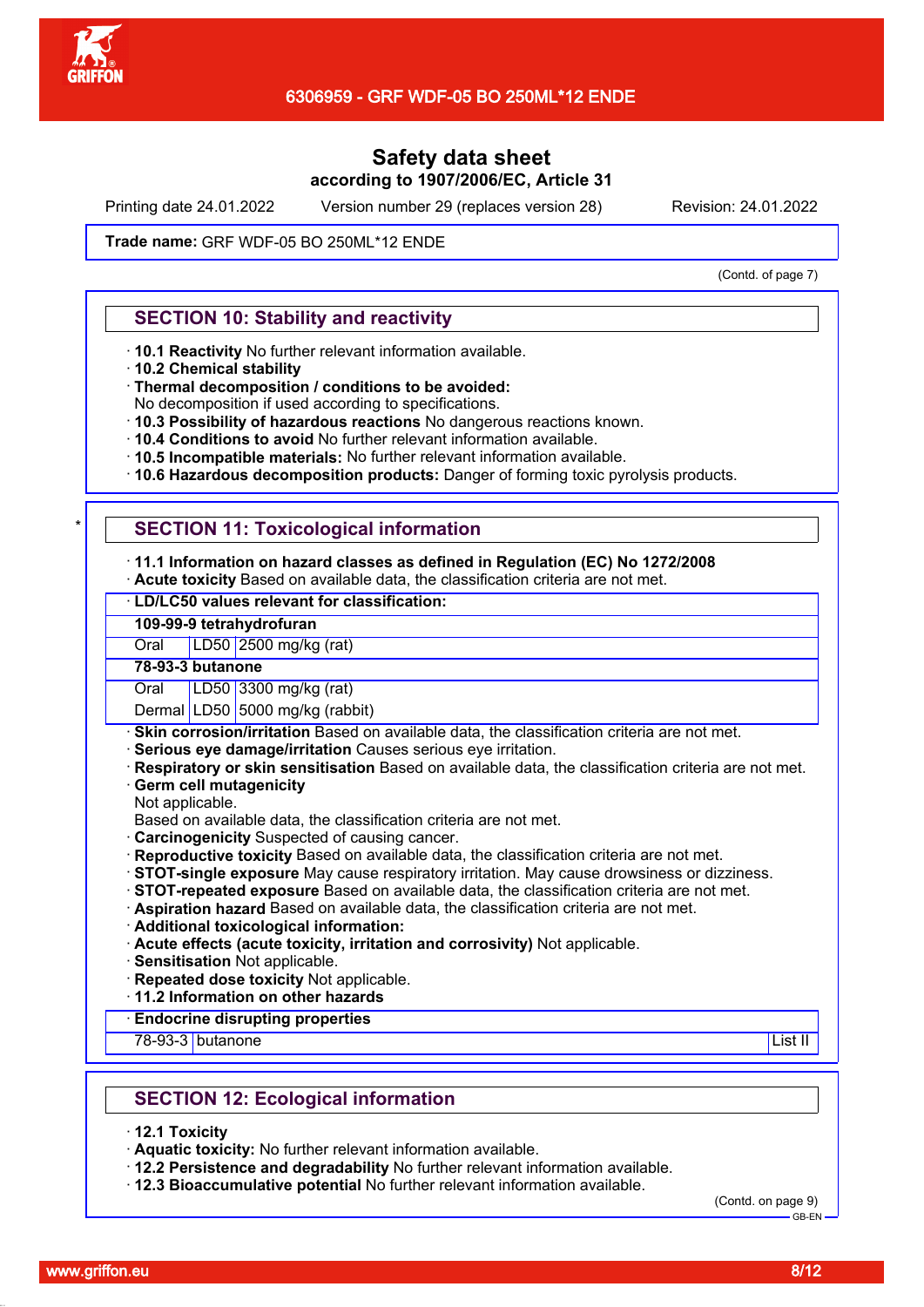

Printing date 24.01.2022 Version number 29 (replaces version 28) Revision: 24.01.2022

(Contd. of page 8)

#### Trade name: GRF WDF-05 BO 250ML\*12 ENDE

· **12.4 Mobility in soil** No further relevant information available.

- · **12.5 Results of PBT and vPvB assessment**
- · **PBT:** Not applicable.
- · **vPvB:** Not applicable.

#### · **12.6 Endocrine disrupting properties**

For information on endocrine disrupting properties see section 11.

- · **12.7 Other adverse effects**
- · **Additional ecological information:**
- · **General notes:**

Water hazard class 1 (German Regulation) (Self-assessment): slightly hazardous for water Do not allow undiluted product or large quantities of it to reach ground water, water course or sewage system.

## **SECTION 13: Disposal considerations**

- · **13.1 Waste treatment methods**
- · **Recommendation**

Must not be disposed together with household garbage. Do not allow product to reach sewage system.

Disposal must be made according to official regulations.

- · **Uncleaned packaging:**
- · **Recommendation:**

Packagings that may not be cleansed are to be disposed of in the same manner as the product.

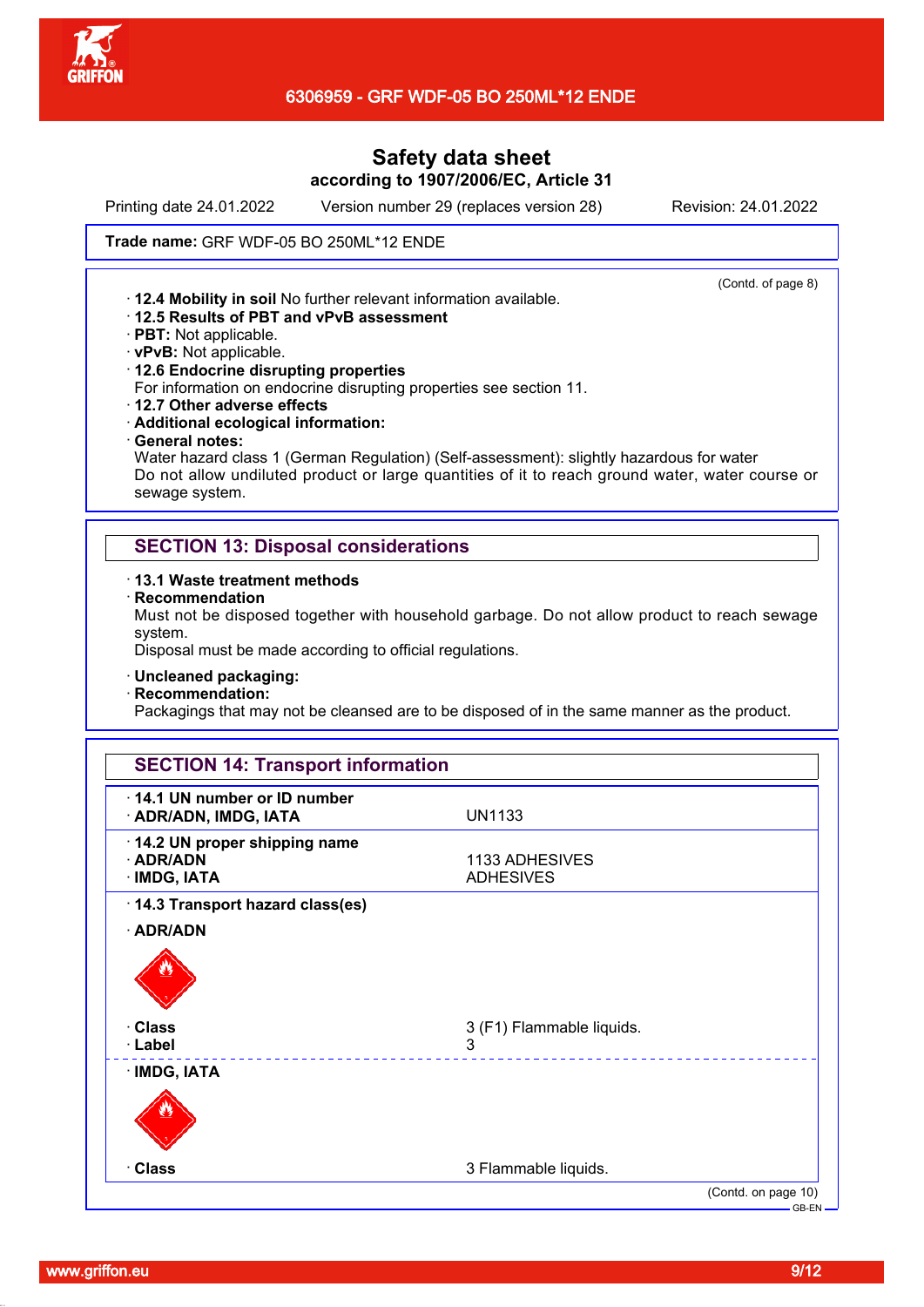

Printing date 24.01.2022 Version number 29 (replaces version 28) Revision: 24.01.2022

Trade name: GRF WDF-05 BO 250ML\*12 ENDE

| 3<br>· Label<br>III<br>No<br>Warning: Flammable liquids.<br>$F-E$ , $S-D$<br>A<br><b>IMO instruments</b><br>Not applicable.<br>On passenger aircraft/rail: 60 L<br>On cargo aircraft only: 220 L<br>5L<br>Code: E1<br>ml<br>3<br>E<br>51<br>Code: E1<br>ml<br>packinggroup III.<br>UN 1133 ADHESIVES, 3, III |                                                                         | (Contd. of page 9)                                                                                                                             |
|--------------------------------------------------------------------------------------------------------------------------------------------------------------------------------------------------------------------------------------------------------------------------------------------------------------|-------------------------------------------------------------------------|------------------------------------------------------------------------------------------------------------------------------------------------|
|                                                                                                                                                                                                                                                                                                              |                                                                         |                                                                                                                                                |
| · Hazard identification number (Kemler code): -<br><b>Stowage Category</b><br>14.7 Maritime transport in bulk according to<br>· Transport category<br>· Tunnel restriction code<br>· UN "Model Regulation":                                                                                                  | 14.4 Packing group<br>· ADR/ADN, IMDG, IATA                             |                                                                                                                                                |
|                                                                                                                                                                                                                                                                                                              | 14.5 Environmental hazards:<br>· Marine pollutant:                      |                                                                                                                                                |
|                                                                                                                                                                                                                                                                                                              | · 14.6 Special precautions for user<br>· EMS Number:                    |                                                                                                                                                |
|                                                                                                                                                                                                                                                                                                              |                                                                         |                                                                                                                                                |
|                                                                                                                                                                                                                                                                                                              |                                                                         |                                                                                                                                                |
|                                                                                                                                                                                                                                                                                                              | · Transport/Additional information:<br>· Quantity limitations           |                                                                                                                                                |
|                                                                                                                                                                                                                                                                                                              | · ADR/ADN<br>· Limited quantities (LQ)<br>· Excepted quantities (EQ)    | Maximum net quantity per inner packaging: 30 ml<br>Maximum net quantity per outer packaging: 1000                                              |
|                                                                                                                                                                                                                                                                                                              |                                                                         |                                                                                                                                                |
|                                                                                                                                                                                                                                                                                                              | $\cdot$ IMDG<br>· Limited quantities (LQ)<br>· Excepted quantities (EQ) | Maximum net quantity per inner packaging: 30 ml<br>Maximum net quantity per outer packaging: 1000                                              |
|                                                                                                                                                                                                                                                                                                              | · Remarks:                                                              | Under certain conditions substances in Class 3<br>(flammable liquids) can be classified in<br>See IMDG, Part 2, Chapter 2.3, Paragraph 2.3.2.2 |
|                                                                                                                                                                                                                                                                                                              |                                                                         |                                                                                                                                                |

## **SECTION 15: Regulatory information**

- · **15.1 Safety, health and environmental regulations/legislation specific for the substance or mixture**
- · **Directive 2012/18/EU**
- · **Named dangerous substances ANNEX I** None of the ingredients is listed.
- · **Seveso category** P5c FLAMMABLE LIQUIDS
- · **Qualifying quantity (tonnes) for the application of lower-tier requirements** 5000 t
- · **Qualifying quantity (tonnes) for the application of upper-tier requirements** 50000 t

(Contd. on page 11)  $-$  GB-EN -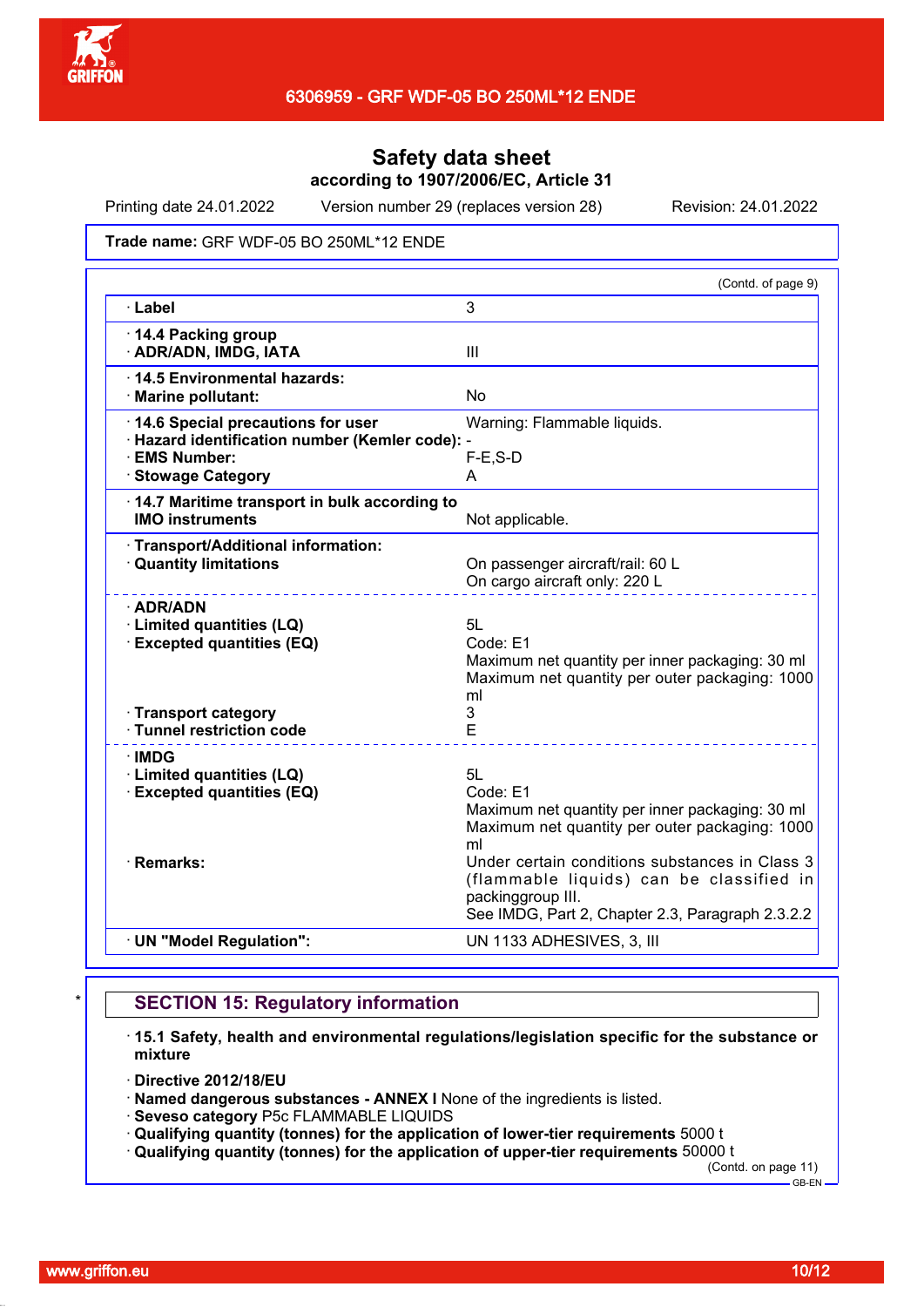

Printing date 24.01.2022 Version number 29 (replaces version 28) Revision: 24.01.2022

Trade name: GRF WDF-05 BO 250ML\*12 ENDE

· **REGULATION (EC) No 1907/2006 ANNEX XVII** Conditions of restriction: 3

(Contd. of page 10)

· **DIRECTIVE 2011/65/EU on the restriction of the use of certain hazardous substances in electrical and electronic equipment – Annex II**

None of the ingredients is listed.

· **REGULATION (EU) 2019/1148**

· **Regulation (EC) No 273/2004 on drug precursors**

78-93-3 butanone 3

· **Regulation (EC) No 111/2005 laying down rules for the monitoring of trade between the Community and third countries in drug precursors**

78-93-3 butanone 3

· **15.2 Chemical safety assessment:** A Chemical Safety Assessment has not been carried out.

## **SECTION 16: Other information**

This information is based on our present knowledge. However, this shall not constitute a guarantee for any specific product features and shall not establish a legally valid contractual relationship.

#### · **Relevant phrases**

- H225 Highly flammable liquid and vapour.
- H319 Causes serious eye irritation.
- H335 May cause respiratory irritation.
- H336 May cause drowsiness or dizziness.
- H351 Suspected of causing cancer.

EUH019 May form explosive peroxides.

EUH066 Repeated exposure may cause skin dryness or cracking.

#### · **Classification according to Regulation (EC) No 1272/2008**

The classification of the mixture is generally based on the calculation method using substance data according to Regulation (EC) No 1272/2008.

| Benewtoward Inculan CBO, Disco OFCU                                                         |                                                      |
|---------------------------------------------------------------------------------------------|------------------------------------------------------|
| Specific target organ toxicity (single exposure) according to Regulation (EC) No 1272/2008. |                                                      |
| Carcinogenicity                                                                             | on the calculation method using substance data       |
| Serious eye damage/eye irritation                                                           | The classification of the mixture is generally based |
| Flammable liquids                                                                           | <b>Bridging principles</b>                           |
|                                                                                             |                                                      |

· **Department issuing SDS:** Bison QESH

· **Contact:** Reach coordinator

· **Date of previous version:** 23.12.2021

· **Version number of previous version:** 28

· **Abbreviations and acronyms:**

ADR: Accord relatif au transport international des marchandises dangereuses par route (European Agreement Concerning the International Carriage of Dangerous Goods by Road)

IMDG: International Maritime Code for Dangerous Goods

IATA: International Air Transport Association

GHS: Globally Harmonised System of Classification and Labelling of Chemicals EINECS: European Inventory of Existing Commercial Chemical Substances

ELINCS: European List of Notified Chemical Substances

CAS: Chemical Abstracts Service (division of the American Chemical Society)

- DNEL: Derived No-Effect Level (REACH)
- PNEC: Predicted No-Effect Concentration (REACH)
- LC50: Lethal concentration, 50 percent
- LD50: Lethal dose, 50 percent
- PBT: Persistent, Bioaccumulative and Toxic

vPvB: very Persistent and very Bioaccumulative

(Contd. on page 12)